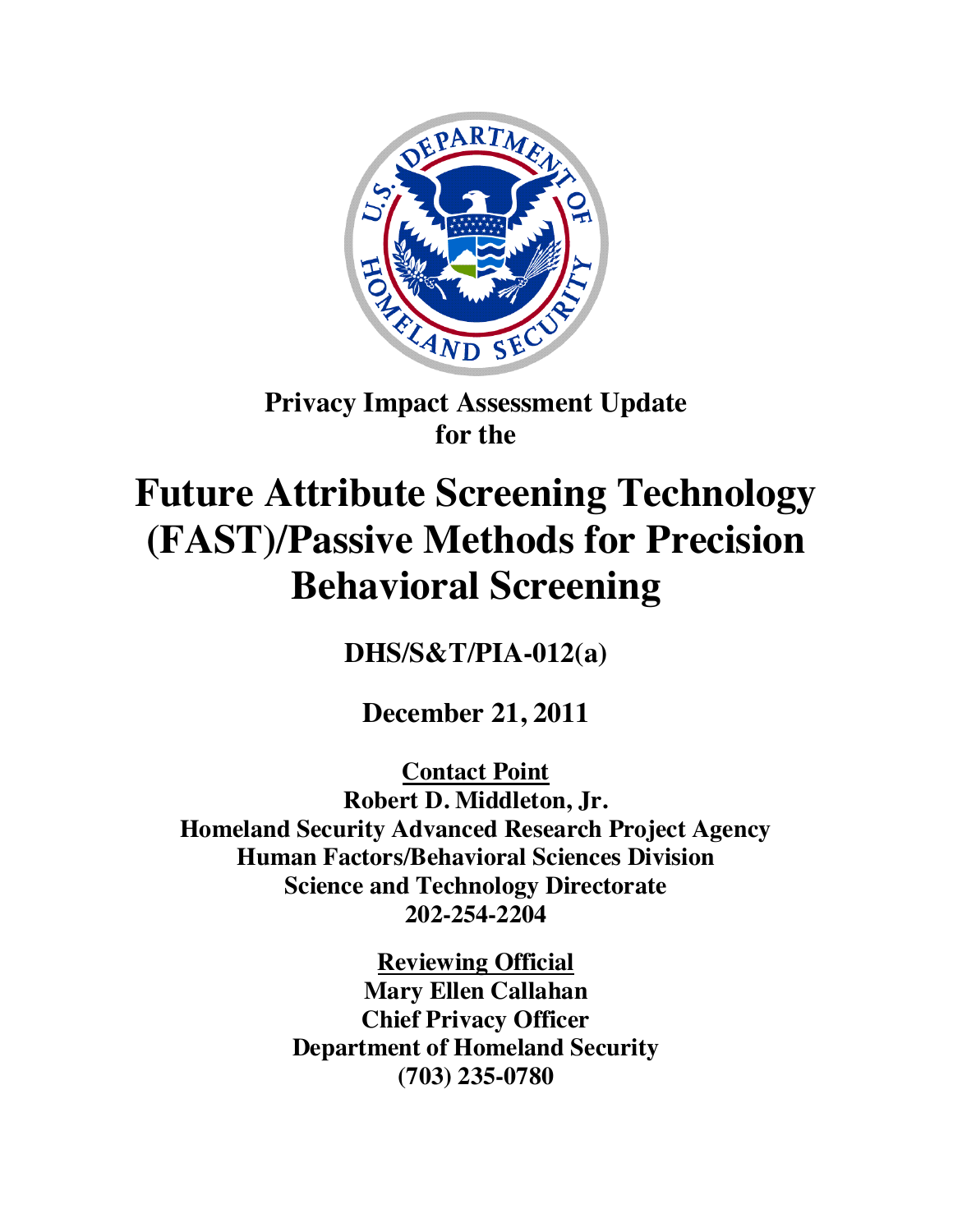

## **Abstract**

The Future Attribute Screening Technology (FAST) project, managed by the Human Factors/Behavioral Sciences Division (HFD), Homeland Security Advanced Research Projects Agency (HSARPA), Science and Technology Directorate (S&T) seeks to develop physiological and behavioral screening technologies that will enable security officials to test the effectiveness of current screening methods at evaluating suspicious behaviors and judging the implications of those behaviors. The FAST research is adding a new type of research, the Passive Methods for Precision Behavioral Screening (hereinafter FAST/Passive). The purpose of the FAST/Passive study is to build upon existing FAST research using volunteers and increase the performance of FAST primary screening procedures and to increase the ability to differentiate malintent through the inclusion of passive stimuli. The aim of the FAST/Passive study is to devise passive stimuli that will evoke malintent cues and incorporate these stimuli into the FAST screening project. The ultimate goal of the FAST screening project after the testing has been completed is to equip security officials with quantitative tools to rapidly assess potential and unknown threats.

## **Introduction**

The DHS Science and Technology Directorate (S&T) conducts homeland security research and leverages the scientific, engineering, and technological resources of the United States to develop technological tools to help protect the homeland. FAST is one such technology. FAST seeks to improve the screening process at transportation and other critical checkpoints by developing physiological and behavior-based screening techniques that will provide additional indicators to screeners to enable them to make more informed decisions. FAST is not intended to provide "probable cause" for law enforcement processes, nor would the technology replace or pre-empt the decisions of human screeners.

The overall goal of FAST project is to determine whether technology can enable the identification and interpretation of a screened subject's physiological and behavioral cues or signatures without the need for operator-induced stimuli which, in turn, will allow for security personnel to remotely (and therefore, more safely) identify cues diagnostic of malintent (defined as the intent to cause harm). This will potentially lead to elimination of the need for face-to-face interaction (a key driver of time and resources). As well as earlier notice of cues and indicators diagnostic of malintent*–*at greater stand-off distances*–*allowing for earlier interaction or intervention if necessary; increased screening throughput due to the expanded security perimeter resulting in a "longer look" at screened personnel; and decreased attempts by screened persons to alter their behavior as a countermeasure to the screening process given the passive, unobtrusive, and non-invasive nature of the project.

The overall FAST project, including the FAST/Passive research seeks to: (1) identify and validate indicators of malintent; (2) develop a prototype incorporating sensors that measure these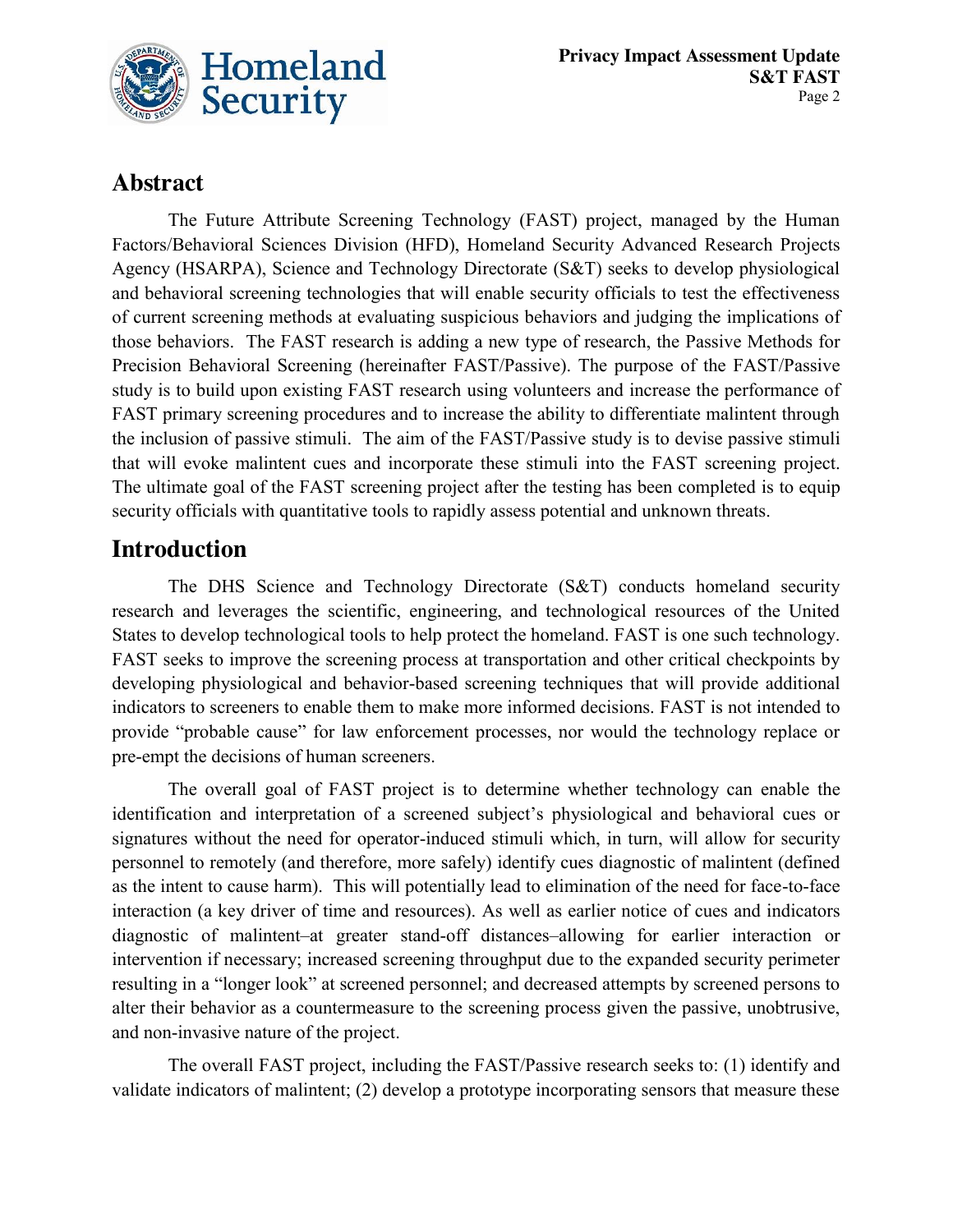

indicators; (3) identify and test appropriate stimuli; and (4) test the performance of the prototype using fully-informed and consenting volunteers. During the experimental research, the volunteer participant (as notified during the informed consent process) may be explicitly instructed to carry out a disruptive act, so that the researchers and the participant (but not the experimental screeners) already know that the participant has malintent.

## **Reason for the PIA Update**

The current FAST project is designed to analyze specific psychophysiological signals and behavioral attributes, e.g., respiration, cardiovascular response, eye movement, thermal measures, and gross body movement of a screened individual – the project does not use personally identifiable information (PII). The stimuli thus far has been verbal interactions with security personnel. The goal of the FAST/Passive study is to increase the performance of FAST primary screening procedures and to increase the ability to differentiate malintent through the inclusion of passive stimuli. The working definition of passive stimulation is *the activation by the environment of an individual's mental representations of malintent and associated behavioral and physiological responses, without the need for an active conversant response by the individual.* 

The one change in this study is the type of stimuli being used to induce a response from research subjects. In addition to verbal stimuli, research may explore the identification and effectiveness of additional passive stimuli, which include audio, visual, or tactile stimuli.

Once FAST/Passive is validated in a laboratory setting, researchers may conduct tests of FAST/Passive in limited operational settings. The operational tests enable researchers to evaluate project functions under operational conditions, and determine potential concepts for operational needs. The operational test settings will be in public places like special events, mass transit portals and border crossings but will be closed to the public and only involve volunteer participants. The volunteer participants for FAST testing are approached through the operational settings, like employees at an arena, and offered the option to volunteer with full-informed consent.

During FAST/Passive study, volunteer participants will be randomly assigned to complete one of three screening styles: questions alone, images alone, or questions and images combined. Once a volunteer executes a completed informed consent form and enters the screening area, the security officer will instruct the volunteer to stand still while the screening takes place. The volunteer will be asked to answer a few questions and to observe various stimuli as they are presented on an LCD monitor. During the screening, the contact and non-contact sensors identified in the original PIA will collect behavioral and physiological data from the volunteer participants. These stimuli are designed to be evocative to the volunteers with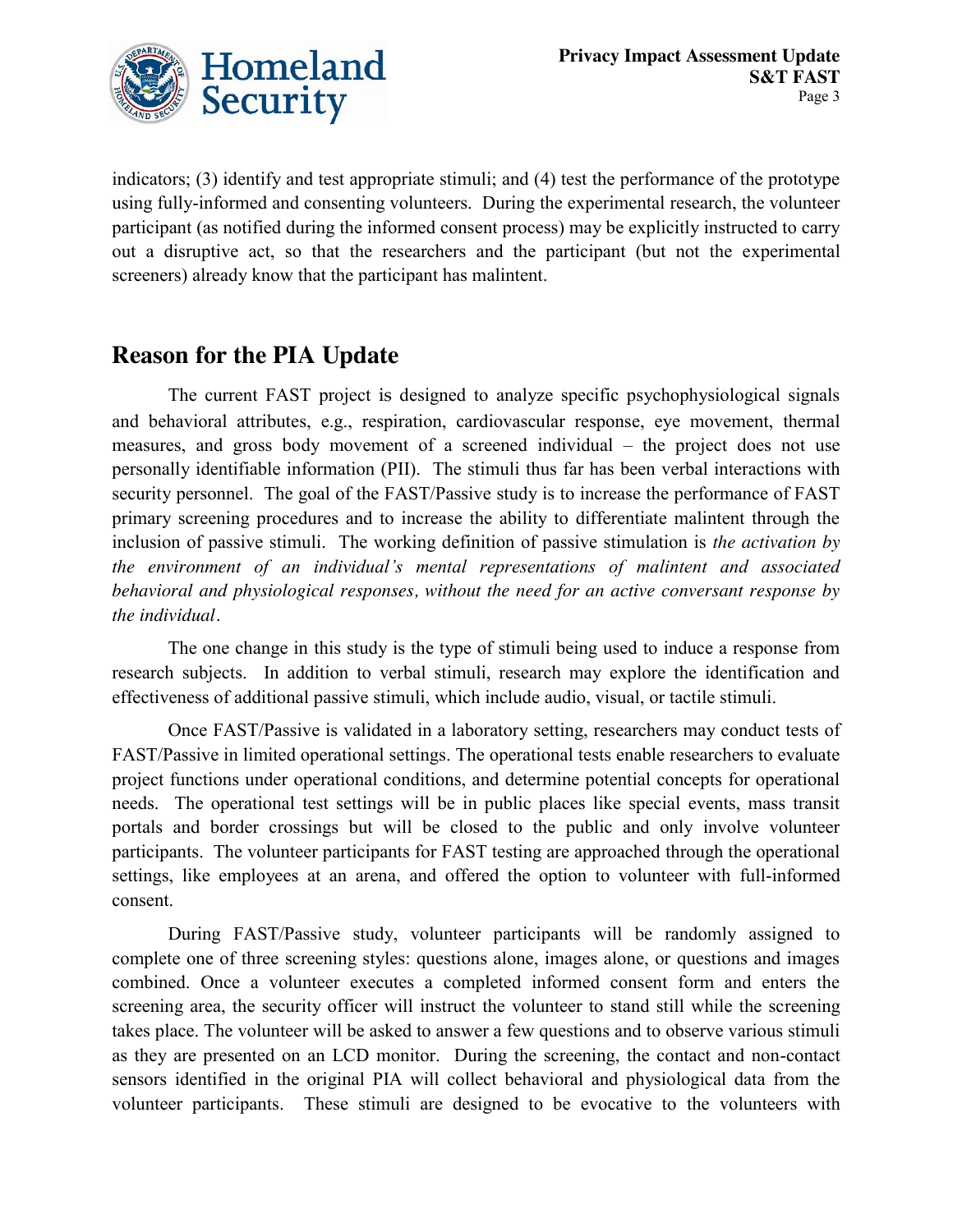

malintent, but to be nonthreatening and non-challenging to those without malintent. Stimuli images used have been designed to be benign and non-offensive, such as images of security signs, guard posts, floor layouts, and interview rooms; they are not intended to provoke or otherwise elicit any violent reaction from individuals who are being screened. The inclusion of passive stimuli will strengthen the study by amplifying malintent cues, thus increasing the likelihood of detecting malintent and decreasing inconveniences to the public. The initial evaluations will include visual stimuli—predominantly non-word images as they allow for the most control. These stimuli are designed to be provocative the volunteers with malintent, but to be non-threatening and non-challenging to those without malintent. Of note, the goal of the Passive Methods for Precision Behavioral Screening is to activate malintent representations selectively from individuals who already have malintent via passive, environmental stimuli; e.g., pictures, sounds, etc. The goal is not to create a new idea or mindset within an individual, but to activate preexisting motivational states.

Three stimulus areas of investigation have been identified for FAST/Passive study: passive stimuli that augment direct questioning; passive stimuli that replace direct questioning; and passive stimuli that precede initial screening. Augmenting stimuli will enhance standard direct questioning, with an anticipated effect that malintent cues will be amplified. In addition, in an effort to increase throughput and minimize the inconvenience to the public associated with the study, researchers will investigate the possibility of passive stimuli replacing the direct questioning method. The passive stimuli would activate malintent associations and permit identification without the need for a formal questioning phase. Investigations might also include presentation of passive stimuli preceding the traditional screening methods; the purpose of this area of research is to determine if it is possible to detect malintent cues farther away from a venue's entrance.

Initial evaluations will include visual stimuli—predominantly non-word images—since there is ample research to guide presentation parameters, and they appear to allow for the most control. Additionally, a FAST/Passive study aim is that screening scenarios remain impartial to an individual's demographic characteristics such as race, age, gender, ethnicity, and cultural affiliation or education level; use of images without text will provide the greatest likelihood that people being screened comprehend the stimuli regardless of literacy or dominant language.

Furthermore, as part of the continued research, development, test and evaluation efforts, pilot tests may be conducted. The purpose of these pilot tests is to continue to evaluate effectiveness; identify potential operational component concerns and issues related to the usability and functionality of the FAST/Passive project; determine training programs; identify potential concepts of operations; and establish maintenance requirements. If pilot tests collect PII, this PIA will be further updated.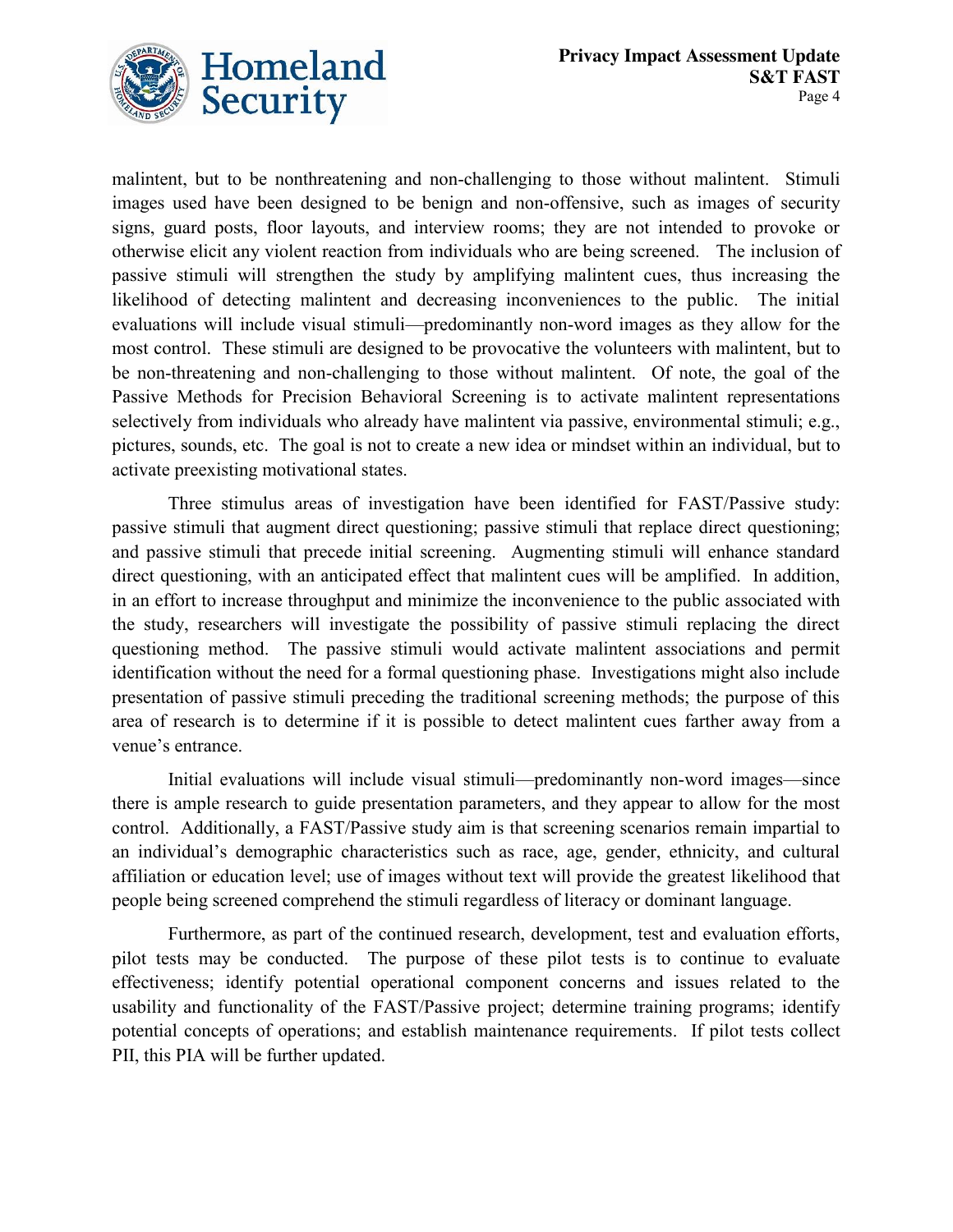

## **Privacy Impact Analysis**

#### **The System and the Information Collected and Stored within the System**

The change to the FAST study is the identification and effectiveness of additional audio, visual, or tactile stimuli, in addition to verbal stimuli. The initial evaluations will include visual stimuli—predominantly non-word images as they allow for the most control.

Per the FAST Privacy Impact Assessment (December 15, 2008),<sup>1</sup> FAST continues to use non-intrusive sensors (i.e., sensors that collect data without requiring physical contact) to collect video images, audio recordings, and psychophysiological measurements (e.g., heart rate, breathing pattern, eye movement, and electrodermal activity) from the volunteers. In the preliminary stages of laboratory testing, researchers may use sensors that make physical contact with the volunteer participant in order to ensure that the non-intrusive sensors' sensitivity is sufficient to accurately collect physiological responses to the stimuli.

Research methodology has been approved after a thorough review by an independent Institutional Review Board (IRB). Researchers obtain advance informed consent outlining the information to be collected and the research methodology from all participants.

Researchers retain data until they can document results and prepare required reports upon completion of evaluations and screening experiments and as required by IRB processes. Baseline data collected will help validate experimental results. Information that is retained for research or IRB purposes is stored in a locked cabinet (paper documents) or in an access-controlled, password-protected system (electronic files).

#### **Uses of the System and the Information**

 $\overline{a}$ 

The change in the study is the type of stimuli being used to induce a response from research subjects in the FAST/Passive study. In addition to verbal stimuli, research may explore the identification and effectiveness of additional audio, visual, or tactile stimuli.

Researchers use the information collected to determine whether the passive stimuli evokes the physiological or behavioral indicators of malintent in the research subjects. Researchers use all collected information solely for the purpose of conducting ongoing research and development on the FAST/Passive project. The disclosure of any PII (such as video image or audio recording) to anyone outside the laboratory research team only occurs with the express, advance written consent of the individual.

<sup>1</sup> DHS/S&T/PIA-012 [Future Attribute Screening Technology \(FAST\) Project,](http://www.dhs.gov/xlibrary/assets/privacy/privacy_pia_st_fast.pdf) December 15, 2008 (*PDF, 20 Pages -* 195 KB [\) http://www.dhs.gov/xlibrary/assets/privacy/privacy\\_pia\\_st\\_fast.pdf](http://www.dhs.gov/xlibrary/assets/privacy/privacy_pia_st_fast.pdf)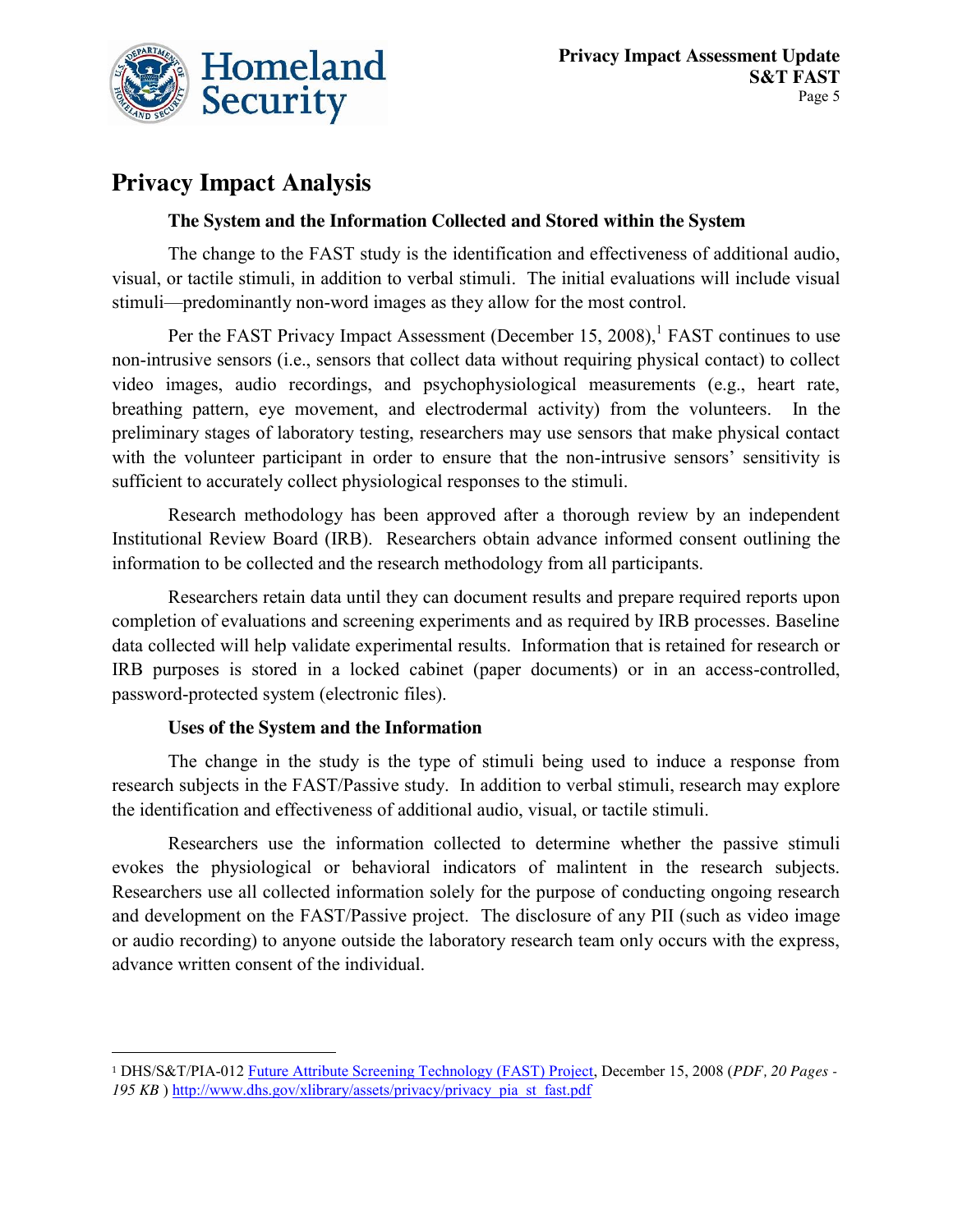

#### **Retention**

There is no change to the retention of data as outlined in the FAST PIA. A retention schedule is not required because S&T does not have access to, and does not retain, the information collected by researchers.

#### **Internal Sharing and Disclosure**

There is no change to the internal data sharing procedures and disclosure. All identifiable human subject information (e.g., name, phone number, address), including video recordings of subjects, is only transferred within the laboratory research team with the approval and written permission of the project's Director of Research. In the unlikely situation where PII will be shared upon participant's request, the circumstances will be considered on a case-by-case basis by the Director of Research.

Data transfers of identifiable video or thermal data are password-protected and encrypted. Transfer of additional, anonymous research data stored on spreadsheets, and anonymous psychophysiological data that does not contain video images of participants, shall follow the same safeguards as identifiable human subject information as outlined above.

#### **External Sharing and Disclosure**

No information is shared with external organizations other than anonymized aggregate results in official test reports.

#### **Notice**

No additional notice is required regarding the collection, uses, sharing, or retention of the data as the type of data being retained is unchanged. Individual participants explicitly consent, in writing, to provide the information (baseline demographic information, video images, audio recordings, and psychophysiological measurements) voluntarily, and they receive detailed written notice (informed consent form, approved by appropriate IRB) of all information to be collected and how the information will be used. Individuals may, at any time, withdraw from the test or decline to provide PII without penalty. If a participant elects to withdraw from the study, the individual may request that all electronic data (including audio and video recordings) pertaining to that individual be destroyed, including any PII associated with that individual.

#### **Individual Access, Redress, and Correction**

There is no change related to access, redress, and correction of data with this update and no additional privacy risks have been identified. Individuals directly provide baseline demographic information to the researchers and expressly consent to participate in the testing process, including the collection of data by the sensors in the FAST/Passive study. If an individual has concerns that his or her baseline demographic information was given incorrectly, he or she can review this information for accuracy and revise it, if necessary. After the